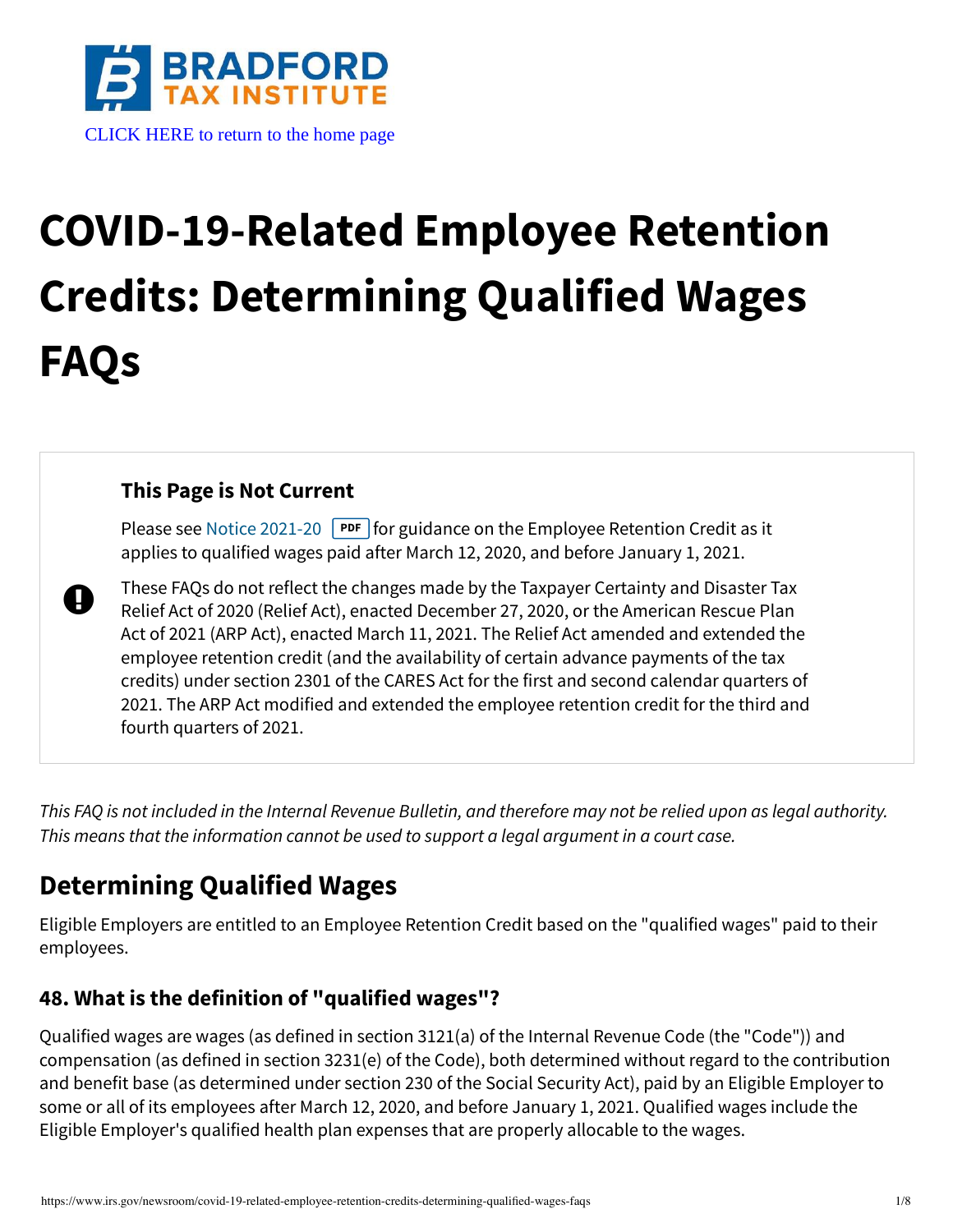The specific circumstances in which wage payments by an Eligible Employer will be considered qualified wages depend, in part, on the average number of full-time employees it employed during 2019. For an Eligible Employer that averaged more than 100 full-time employees in 2019, qualified wages are the wages paid to an employee for time that the employee is **not providing services** due to either (1) a full or partial suspension of the employer's business operations by a governmental order, or (2) the business experiencing a significant decline in gross receipts**.** For an Eligible Employer that averaged 100 or fewer full-time employees in 2019, qualified wages are the wages paid to **any employee** during any period in the calendar quarter in which the business operations are fully or partially suspended due to a governmental order or any calendar quarter the business is experiencing a significant decline in gross receipts.

## **49. How does an Eligible Employer identify the average number of full-time employees employed during 2019?**

The term "full-time employee" means an employee who, with respect to any calendar month in 2019, had an average of at least 30 hours of service per week or 130 hours of service in the month (130 hours of service in a month is treated as the monthly equivalent of at least 30 hours of service per week), as determined in accordance with section 4980H of the Internal Revenue Code. An employer that operated its business for the entire 2019 calendar year determines the number of its full-time employees by taking the sum of the number of full-time employees in each calendar month in 2019 and dividing that number by 12.

An employer that started its business operations during 2019 determines the number of its full-time employees by taking the sum of the number of full-time employees in each full calendar month in 2019 in which the employer operated its business and dividing by that number of months.

An employer that started its business operations during 2020 determines the number of its full-time employees by taking the sum of the number of full-time employees in each full calendar month in 2020 in which the employer operated its business and dividing by that number of months, consistent with the approach discussed above for employers that began business operations during 2019.

# **50. Does an Eligible Employer identify the average number of full-time employees based on the aggregation rule?**

Yes. All entities are considered a single employer for purposes of determining the employer's average number of employees if: they are aggregated as a controlled group of corporations under section 52(a) of the Internal Revenue Code (the "Code"); are partnerships, trusts or sole proprietorships under common control under section 52(b) of the Code; or are entities that are aggregated under section 414(m) or (o) of the Code.

**Example:** Employers O and P each have 75 full-time employees, respectively. Employers O and P are corporations that have each issued a single class of common stock, and a single individual owns more than 80 percent of the common stock of both Employer O and Employer P. Employers O and P are therefore treated as a single Eligible Employer with more than 100 full-time employees for purposes of the Employee Retention Credit. Accordingly, each is eligible for the Employee Retention Credit only for wages paid to an employee that is not providing services due to either (1) a full or partial suspension of operations by governmental order, or (2) a significant decline in gross receipts.

# **51. May an Eligible Employer that averaged 100 or fewer employees during 2019 treat all wages paid to employees as qualified wages?**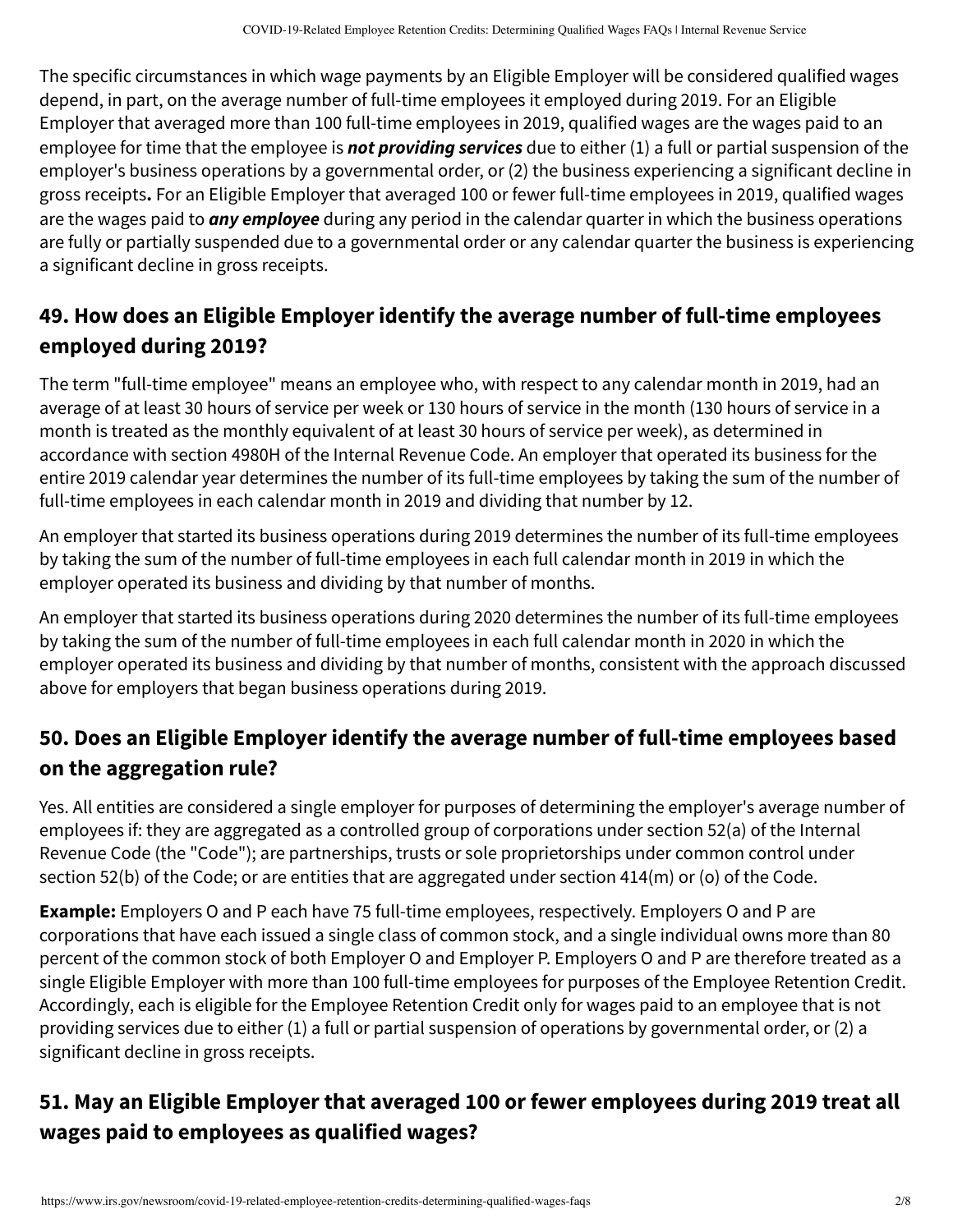Yes. An Eligible Employer that averaged 100 or fewer employees during 2019 may treat all wages paid to its employees after March 12, 2020, and before January 1, 2021, during any period in the calendar quarter in which the employer's business operations are fully or partially suspended due to a governmental order or a calendar quarter in which the employer experiences a significant decline in gross receipts as qualified wages, subject to the maximum of \$10,000 per employee for all calendar quarters.

# **52. May an Eligible Employer that averaged more than 100 full-time employees during 2019 treat all wages paid to employees as qualified wages?**

No. Eligible Employers that averaged more than 100 full-time employees for 2019 may not treat the wages paid to employees for the time that they provide services to the employer as qualified wages. For these employers, only wages paid to employees, after March 12, 2020, and before January 1, 2021, for the time they are not providing services during a calendar quarter in which the employer's business operations are fully or partially suspended due to a governmental order or in which the employer experiences a significant decline in gross receipts may be treated as qualified wages.

**Example 1:** Employer Q, a local chain of full service restaurants in State X that averaged more than 100 full-time employees in 2019, is subject to a governmental order for restaurants to discontinue sit-down service to customers inside the restaurant, but may continue food or beverage sales to the public on a carry-out, drivethrough, or delivery basis. Employer Q continues to pay wages to kitchen staff and certain wait staff needed to facilitate fulfillment of carry-out orders. Wages paid to these employees for the time that they provide carry-out service are not qualified wages.

**Example 2:** Employer R averaged more than 100 full-time employees in 2019 and was forced to suspend operations at the end of the first calendar quarter in 2020. Its employees performed services during the first part of the calendar quarter but then stopped due to the suspension of operations; however, Employer R continued to pay the employees' normal wages for the entire quarter, including the period during which they were not providing services. The wages paid during the period when employees were not providing services are qualified wages.

# **53. May an Eligible Employer that averaged more than 100 full-time employees during 2019 claim an Employee Retention Credit for an increase in the amount of wages it paid its employees during the time that employees are not providing services?**

No. For Eligible Employers that averaged more than 100 full-time employees during 2019, qualified wages paid to an employee may not exceed what the employee would have been paid for working an equivalent duration during the 30 days immediately preceding the commencement of the full or partial suspension of the operation of the trade or business or the first day of the calendar quarter in which the employer experienced a significant decline in gross receipts. For a variable hour employee, the amount paid for working an equivalent duration during that 30-day period may be determined using any reasonable method. The method(s) that the Department of Labor has prescribed to determine the amount to pay an employee with an irregular schedule who is entitled to paid sick leave under the FFCRA would be considered reasonable for this purpose. For more information, see Department of Labor's Temporary Rule: Paid Leave under the Families First Coronavirus Response Act  $\bm{\mathcal{C}}$ [.](https://www.dol.gov/agencies/whd/ffcra)

**Example:** Employer S, a grocery store chain that averaged more than 100 full-time employees in 2019, is subject to a governmental order limiting store hours. In response, Employer S has reduced the hours its employees work, but in order to incentivize those employees who continue to provide services, the employer increases the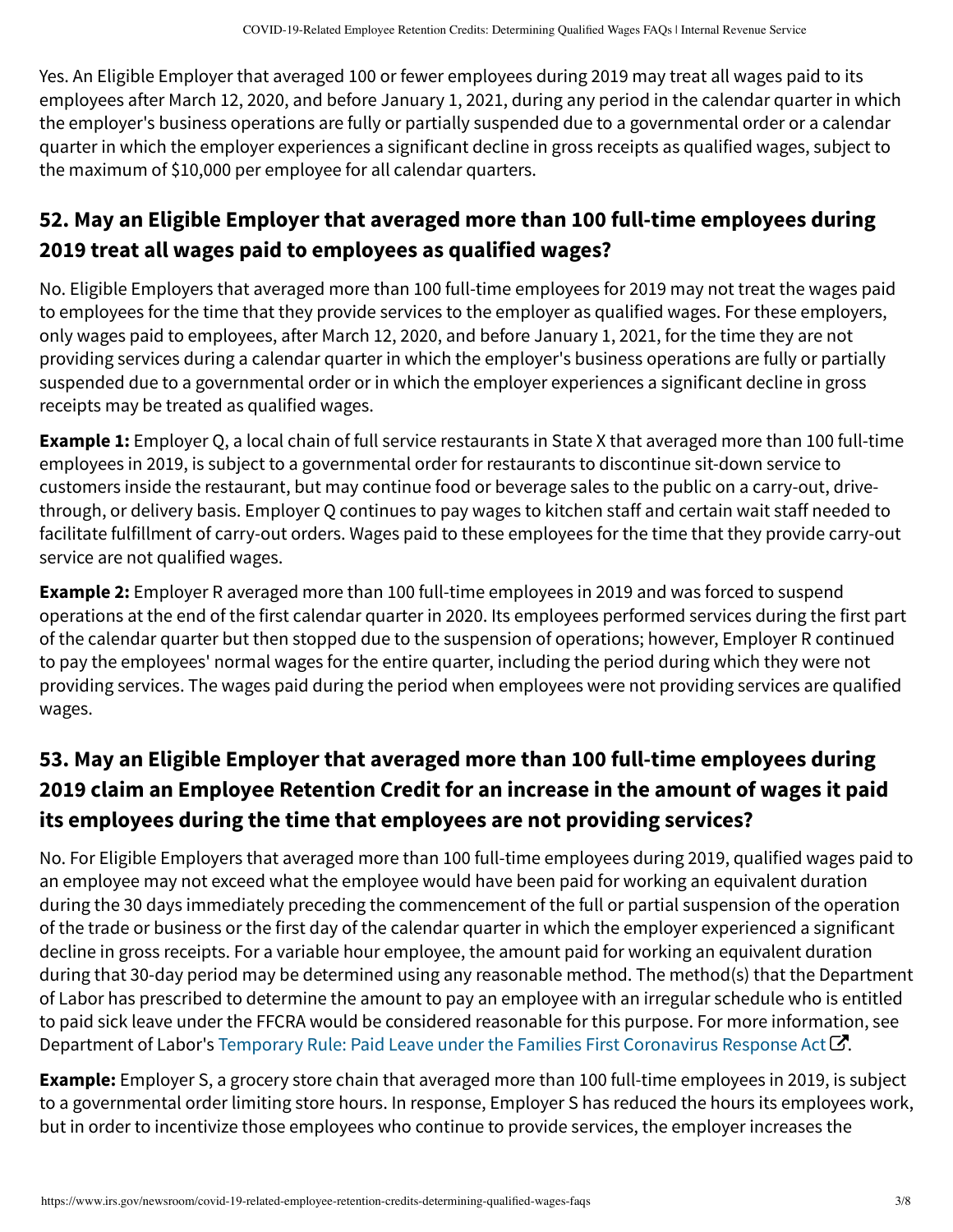employees' rate of pay by \$1 an hour. Only the amounts paid to employees for time they are not providing services, and at the rate of pay in effect prior to the increase, would be considered qualified wages.

## **54. May an Eligible Employer that averaged more than 100 full-time employees during 2019 treat the wages paid to hourly and non-exempt salaried employees for hours for which they are not providing services as qualified wages for purposes of the Employee Retention Credit?**

Yes. For an Eligible Employer that averaged more than 100 full-time employees in 2019, wages paid to hourly and non-exempt salaried employees for hours that the employees were not providing services would be considered qualified wages for the purposes of the Employee Retention Credit. For an employee who does not have a fixed schedule of work, the hours for which the employee is not providing services may be determined using any reasonable method. The method that the Eligible Employer would use to determine the employee's entitlement to leave under the Family and Medical Leave Act would be a reasonable method for this purpose. Similarly, the method(s) that the Department of Labor has prescribed to determine the number of hours for which an employee with an irregular schedule is entitled to paid sick leave under the FFCRA would be considered [reasonable for this purpose. For more information, see Department of Labor's](https://www.dol.gov/agencies/whd/ffcra)  Temporary Rule: Paid Leave under the Families First Coronavirus Response Act  ${\mathcal C}$ .

It is not reasonable for the employer to treat an employee's hours as having been reduced based on an assessment of the employee's productivity levels during the hours the employee is working.

Wages paid to the employees for hours for which they provided services are not considered qualified wages for purposes of the Employee Retention Credit.

**Example 1:** Employer T, a manufacturing business, that averaged more than 100 full-time employees in 2019, has several locations that are closed during the second quarter of 2020 due to a governmental order. Employer T continues to pay hourly employees who are not providing services at the closed locations 50 percent of their normal hourly wage rates. Employer T also reduced headquarters' administrative staff hours by 40 percent, but continues to pay them at 100 percent of their normal hourly wage rates. For employees who are not providing services due to the closure of their location, but are receiving 50 percent of their normal hourly wage rates, Employer T may treat the wages paid as qualified wages for purposes of the Employee Retention Credit. For the administrative staff whose hours were reduced by 40 percent, but who are paid for 100 percent of the normal wage rate, Employer T may treat the 40 percent of wages paid for time that these employees are not providing services as qualified wages for purposes of the Employee Retention Credit. The 60 percent of wages that Employer T pays the administrative staff for hours during which the employees are actually providing services is not considered qualified wages for purposes of the Employee Retention Credit.

**Example 2:** Employer U, in the business of staging homes that are for sale, averaged more than 100 full-time employees in 2019. Employer U's non-exempt salaried employees cannot perform their usual services of delivering and installing furniture to be used in staging houses because open houses are prohibited in its service area during the second quarter of 2020. However, the employees are required to provide Employer U with periodic status updates about furniture that has been leased out and other administrative matters. Employer U continues to pay wages to employees at their normal rates even though the employees cannot provide their normal services. Employer U has determined that its employees are working 20 percent of the time. Employer U is entitled to treat 80 percent of the wages paid as qualified wages and claim an Employee Retention Credit for 80 percent of the wages paid.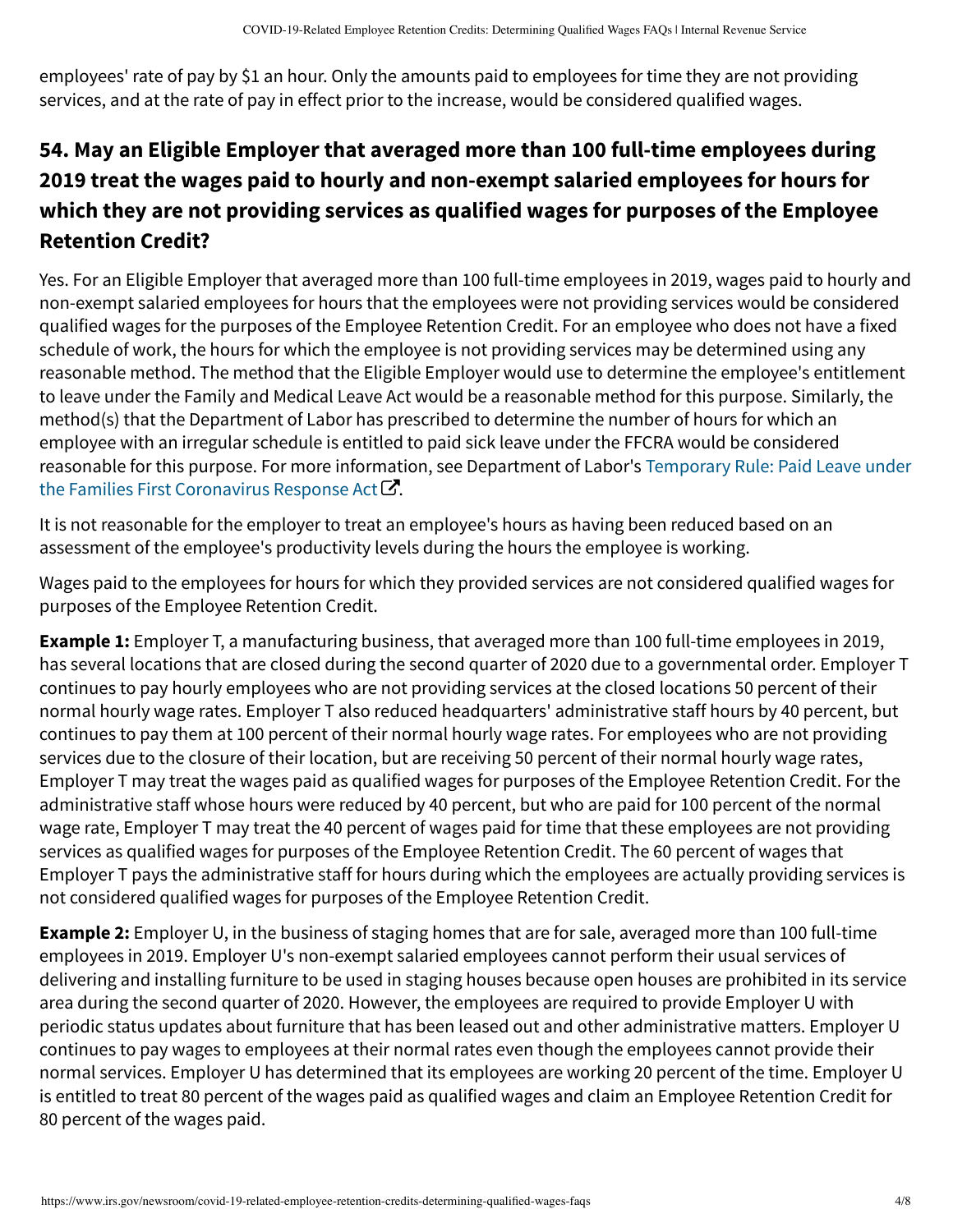#### **55. May an Eligible Employer that averaged more than 100 full-time employees during 2019 treat wages paid to exempt salaried employees for time for which they are not providing services as qualified wages for purposes of the Employee Retention Credit?**

Yes. For an Eligible Employer that averaged more than 100 full-time employees during 2019, the wages paid after March 12, 2020, and before January 1, 2021, to exempt salaried employees for the time that they are not providing services would be considered qualified wages for purposes of the Employee Retention Credit. An Eligible Employer may use any reasonable method to determine the number of hours that a salaried employee is not providing services, but for which the employee receives wages either at the employee's normal wage rate or at a reduced wage rate. Reasonable methods include the method (or methods) the employer uses to measure exempt employees' entitlement to leave on an intermittent or reduced leave schedule under the Family and Medical Leave Act, or the method the employer uses to measure exempt employees' entitlement to and usage of paid leave under the employer's usual practices. It is not reasonable for the employer to treat an employee's hours as having been reduced based on an assessment of the employee's productivity levels during the hours the employee is working.

**Example 1:** Employer V, a large fitness club business that employed an average of more than 100 full-time employees in 2019, closed all of its locations in City B by order of City B's mayor. Employer V continues to pay its exempt managerial employees their regular salaries. While the clubs are closed and there is not sufficient administrative work to occupy the managerial employees full-time, they continue to perform some accounting and similar administrative functions. Employer V has determined, based on the time records maintained by employees, that they are providing services for 10 percent of their typical work hours. In this case, 90 percent of wages paid to these employees during the period the clubs were closed are qualified wages.

**Example 2:** Employer W, a large consulting firm that employed an average of more than 100 full-time employees in 2019, closed its offices due to various governmental orders and required all employees to telework. Although Employer W believes that some of its employees may not be as productive while working remotely, employees are working their normal business hours. Because employees' work hours have not changed, no portion of the wages paid to the employees by Employer W are qualified wages.

#### **56. May an Eligible Employer treat wages paid to employees pursuant to a pre-existing vacation, sick and other personal leave policy as qualified wages for purposes of the Employee Retention Credit?**

If the Eligible Employer averaged more than 100 full-time employees in 2019, the employer may not treat as qualified wages amounts paid to employees for paid time off for vacations, holidays, sick days and other days off. These wages are paid pursuant to existing leave policies that represent benefits accrued during a prior period in which the employees provided services and are not wages paid for time in which the employees are not providing services.

However, if the Eligible Employer averaged 100 or fewer full-time employees in 2019, all wages paid to employees during the period of the full or partial suspension of operations or the significant decline in gross receipts, even if under a pre-existing vacation, sick and other leave policy, may be qualified wages for purposes of the Employee Retention Credit (unless the wages are qualified sick and/or family leave wages under sections 7001 and 7003 of the FFCRA).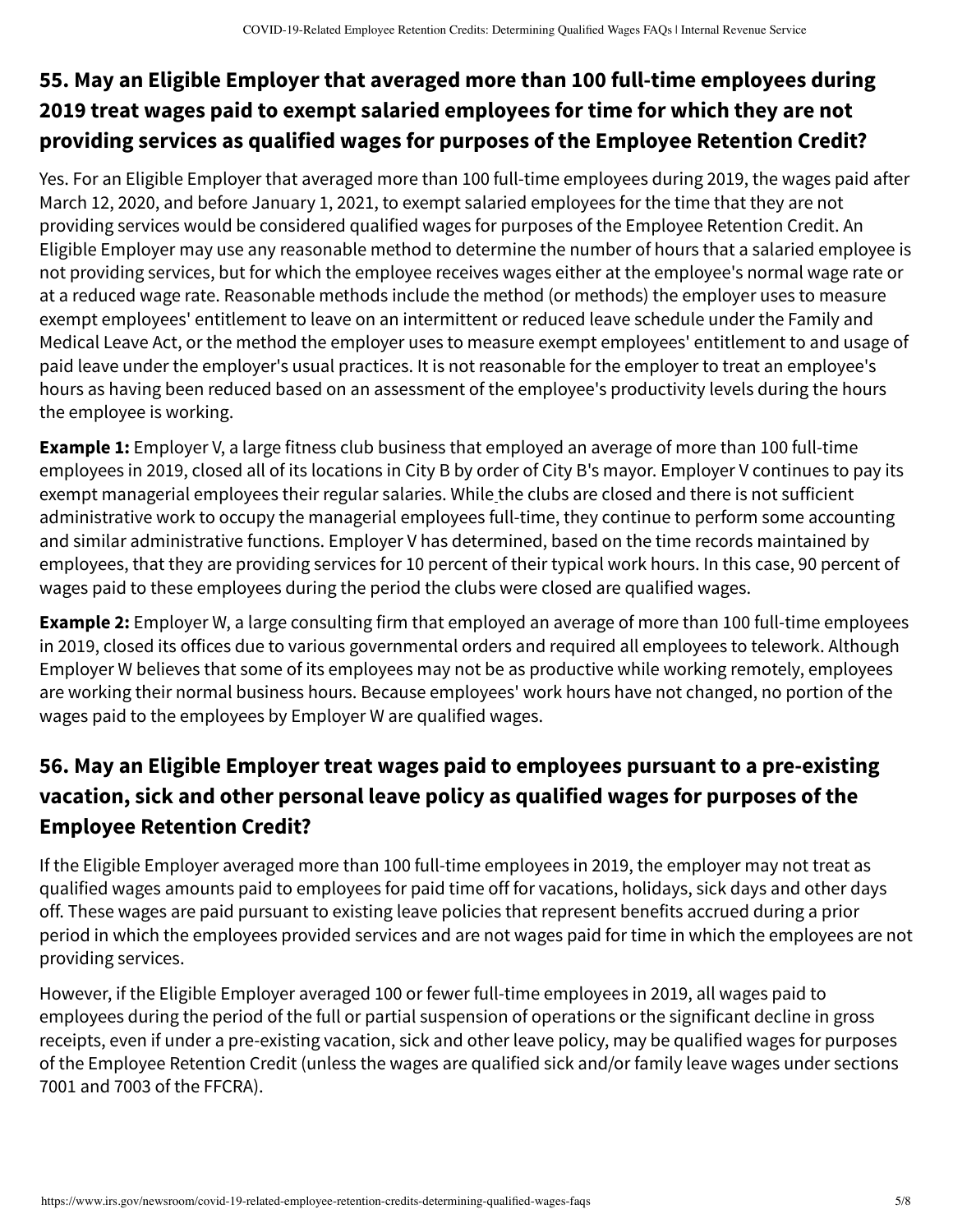#### **57. May an Eligible Employer treat payments made to former employees who have terminated employment as qualified wages for purposes of the Employee Retention Credit?**

No. Payments, including severance payments, made to a former employee following termination of employment are not considered qualified wages for purposes of the Employee Retention Credit. Payments may be considered qualified wages only if the payments are made to an employee who continues to be employed by the Eligible Employer. Payments made in connection with a former employee's termination of employment are not qualified wages because they are payments for the past employment relationship and thus are not attributable to the time for which the Employee Retention Credit may be claimed. See United States v. Quality Stores, Inc., 572 U.S. 141 (2014). Whether an employee has terminated employment is based on all of the facts and circumstances, including whether the employer has treated the employment relationship as terminated for purposes other than the continuation of wage payments.

# **58. If an amount an Eligible Employer pays to an employee is exempt from social security and Medicare taxes, can the Eligible Employer still claim the Employee Retention Credit on the amount paid to that employee? (updated June 19, 2020)**

No. The Employee Retention Credit is allowed on qualified wages paid to employees; an amount must constitute wages within the meaning of section 3121(a) of the Internal Revenue Code (the "Code") (or must constitute qualified health plan expenses allocable to such wages) in order to fall within the definition of qualified wages.

**Example 1:** A church in State X employs an ordained minister; the minister is a common law employee of the church. The governor of State X issues an executive order limiting gatherings of more than 10 people. As a result, the church suspends Sunday worship services, but continues to pay the minister's salary and parsonage allowance. The minister's salary and parsonage allowance do not constitute wages within the meaning of section 3121(a) of the Code and therefore are not qualified wages for purposes of the Employee Retention Credit.

**Example 2:** A group of licensed real estate agents at Real Estate Brokerage Firm Y receive substantially all their payments for services directly related to home sales and perform services under a written contract providing that they will not be treated as employees for federal tax purposes. Therefore, the licensed real estate agents at Real Estate Brokerage Firm Y are treated as statutory nonemployees under the Code. Amounts paid to the licensed real estate agents at Real Estate Brokerage Firm Y do not constitute wages within the meaning of section 3121(a) of the Code and therefore are not qualified wages for purposes of the Employee Retention Credit.

**Example 3:** Employer Z offers its employees various benefits that provide for pre-tax salary reduction contributions, including a qualified 401(k) plan, a fully-insured group health plan, a dependent care assistance program satisfying the requirements of section 129 of the Internal Revenue Code (Code), and qualified transportation benefits satisfying the requirements of section 132(f) of the Code. Employer Z also makes matching and nonelective contributions to the qualified 401(k) plan and pays the portion of the cost of maintaining the group health plan remaining after the employees' share.

Employer Z may treat as qualified wages the amounts its employees contribute as pre-tax salary reduction contributions to the qualified 401(k) plan because those amounts are wages within the meaning of section 3121(a) of the Code.

Employer Z may also treat all amounts paid toward maintaining the group health plan (including any employee pre-tax salary reduction contribution) as qualified health plan expenses that may be allocated to wages. See ["Does the amount of qualified health plan expenses include both the portion of the cost paid by the Eligible](https://www.irs.gov/newsroom/covid-19-related-employee-retention-credits-amount-of-allocable-qualified-health-plan-expenses-faqs#does-amount-qualified-health-plan-expenses-include-both-portion-cost-paid-by-eligible-employer-and-portion)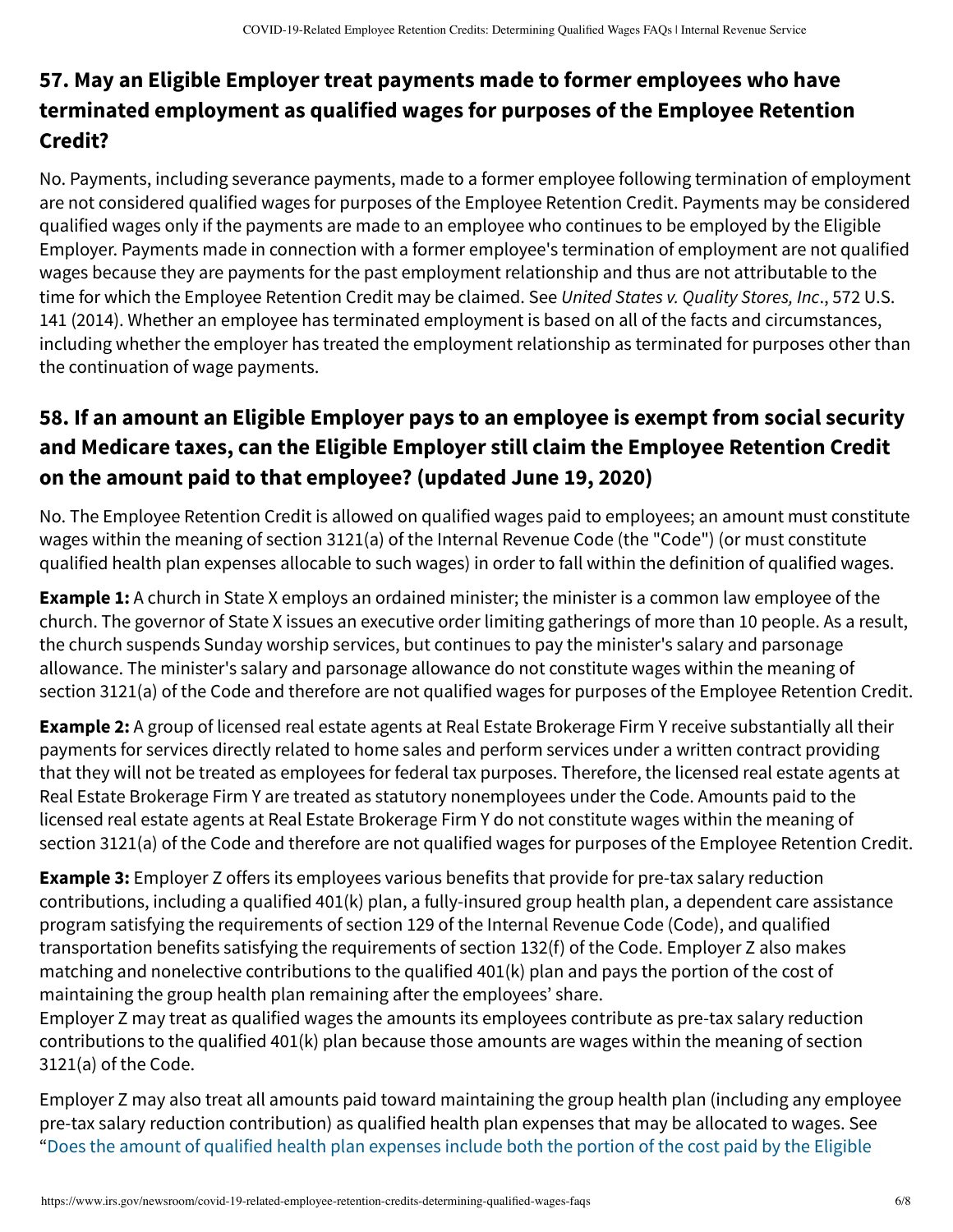#### [Employer and the portion of the cost paid by the employee?"](https://www.irs.gov/newsroom/covid-19-related-employee-retention-credits-amount-of-allocable-qualified-health-plan-expenses-faqs#does-amount-qualified-health-plan-expenses-include-both-portion-cost-paid-by-eligible-employer-and-portion)

Employer Z may not treat as qualified wages the amounts Employer Z contributes as matching or nonelective contributions to the qualified 401(k) plan, nor may it treat as qualified wages any employee pre-tax salary reduction contributions toward the dependent care assistance program or qualified transportation benefits. These amounts do not constitute wages within the meaning of section 3121(a) of the Code and therefore are not qualified wages for purposes of the Employee Retention Credit.

#### **59. Are wages paid by an employer to employees who are related individuals considered qualified wages?**

No. Wages paid to related individuals, as defined by section 51(i)(1) of the Internal Revenue Code (the "Code"), are not taken into account for purposes of the Employee Retention Credit. A related individual is any employee who has of any of the following relationships to the employee's employer who is an individual:

- A child or a descendant of a child;
- A brother, sister, stepbrother, or stepsister;
- The father or mother, or an ancestor of either;
- A stepfather or stepmother;
- A niece or nephew;
- An aunt or uncle;
- A son-in-law, daughter-in-law, father-in-law, mother-in-law, brother-in-law, or sister-in-law.

In addition, if the Eligible Employer is a corporation, then a related individual is any person that bears a relationship described above with an individual owning, directly or indirectly, more than 50 percent in value of the outstanding stock of the corporation.

If the Eligible Employer is an entity other than a corporation, then a related individual is any person that bears a relationship described above with an individual owning, directly or indirectly, more than 50 percent of the capital and profits interests in the entity.

If the Eligible Employer is an estate or trust, then a related individual includes a grantor, beneficiary, or fiduciary of the estate or trust, or any person that bears a relationship described above with an individual who is a grantor, beneficiary, or fiduciary of the estate or trust.

#### **60. Are there other limits on the amounts that are considered qualified wages?**

The Eligible Employer may not treat as qualified wages for purposes of the Employee Retention Credit any wages for which the employer received a credit for qualified sick and/or family leave wages (sections 7001 and 7003 of the FFCRA). In addition, any qualified wages taken into account for purposes of the Employee Retention Credit cannot be taken into account for the credit for paid family medical leave under section 45S of the Internal Revenue Code (the "Code").

Further, an employee included for purposes of the Work Opportunity Tax Credit under section 51 of the Internal Revenue Code may not be included for purposes of the Employee Retention Credit.

[For more information about the limits on what amounts are considered qualified wages, see Determining the](https://www.irs.gov/newsroom/covid-19-related-employee-retention-credits-determining-when-an-employer-is-considered-to-have-a-significant-decline-in-gross-receipts-and-maximum-amount-of-an-eligible-employers-employee-retention#determining-maximum-amount-eligible-employer) Maximum Amount of an Eligible Employer's Employee Retention Credit.

[For more details on how the Employee Retention Credit relates to other tax credits, see Interaction with Other](https://www.irs.gov/newsroom/covid-19-related-employee-retention-credits-interaction-with-other-credit-and-relief-provisions-faqs) Credit and Relief Provisions.